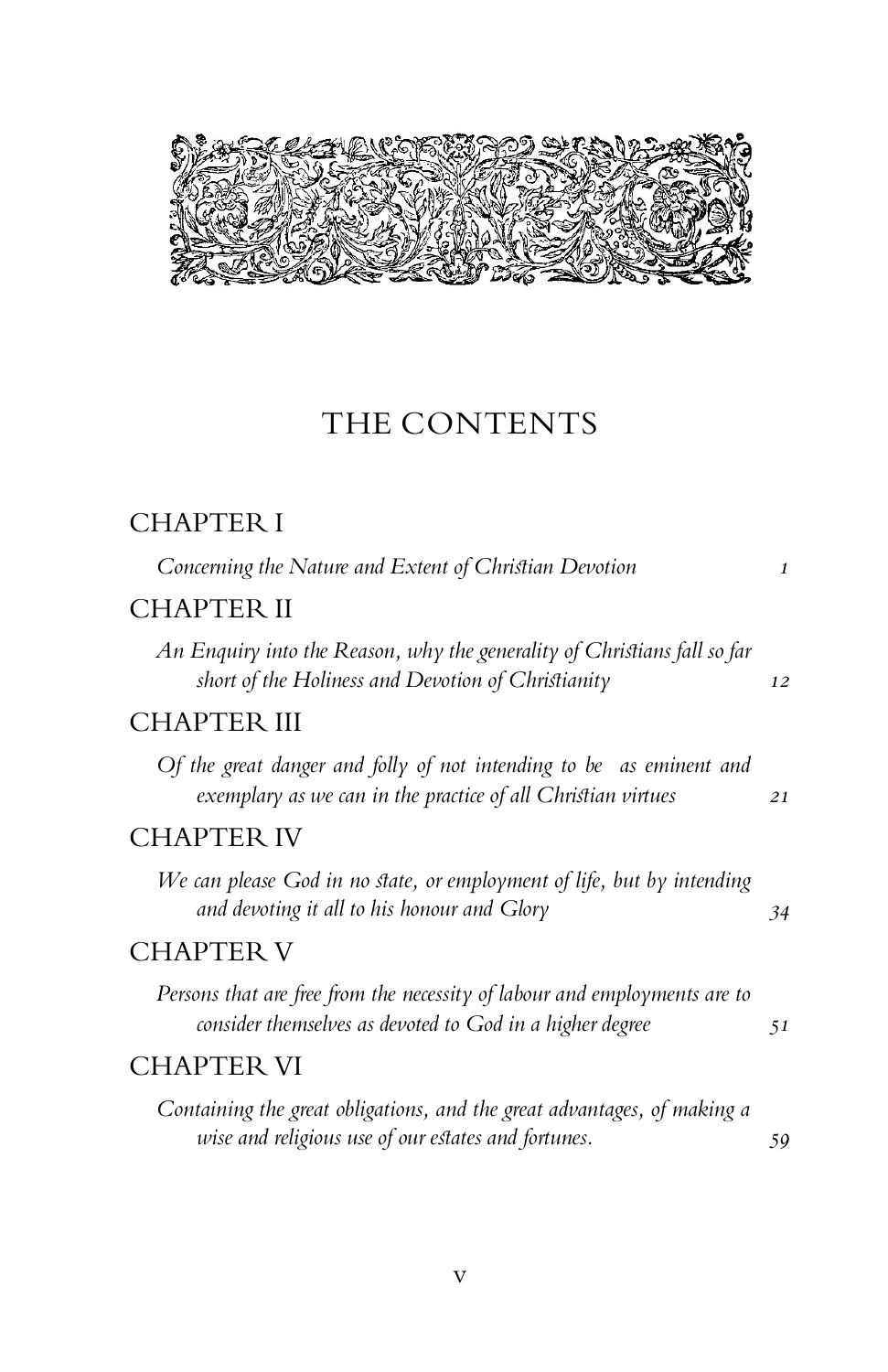#### vi CONTENTS

#### CHAPTER VII

*How the imprudent use of an estate corrupts all the tempers of the mind, and fills the heart with poor and ridiculous passions through the whole course of life; represented in the character of Flavia.*

#### CHAPTER VIII

*How the wise and pious Use of an Estate naturally carrieth us to great perfection in all the virtues of the Christian Life; represented in the character of Miranda*

#### CHAPTER IX

*Containing some reflections upon the life of Miranda, and showing how it may, and ought to be imitated by all her sex*

#### CHAPTER X

*Showing how all orders and ranks of men and women of all ages are obliged to devote themselves unto God*

#### CHAPTER XI

*Showing how great devotion fills our lives with the greatest peace and happiness, that can be enjoy'd in this world*

#### CHAPTER XII

*The happiness of a life wholly devoted unto God, farther prov'd from the vanity, the sensuality, and the ridiculous, poor enjoyments which they are forc'd to take up with who live according to their own humours. This represented in various characters*

#### CHAPTER XIII

*That not only a life of vanity, or sensuality, but even the most regular kind of life, that is not govern'd by great devotion, sufficiently shows its miseries, its wants, and emptiness to the eyes of all the world. This represented in various characters*

#### CHAPTER XIV

*Concerning that part of Devotion which relates to times and hours of Prayer. Of daily early prayer in the morning. How we are to improve our forms of Prayer and how to increase the spirit of devotion.*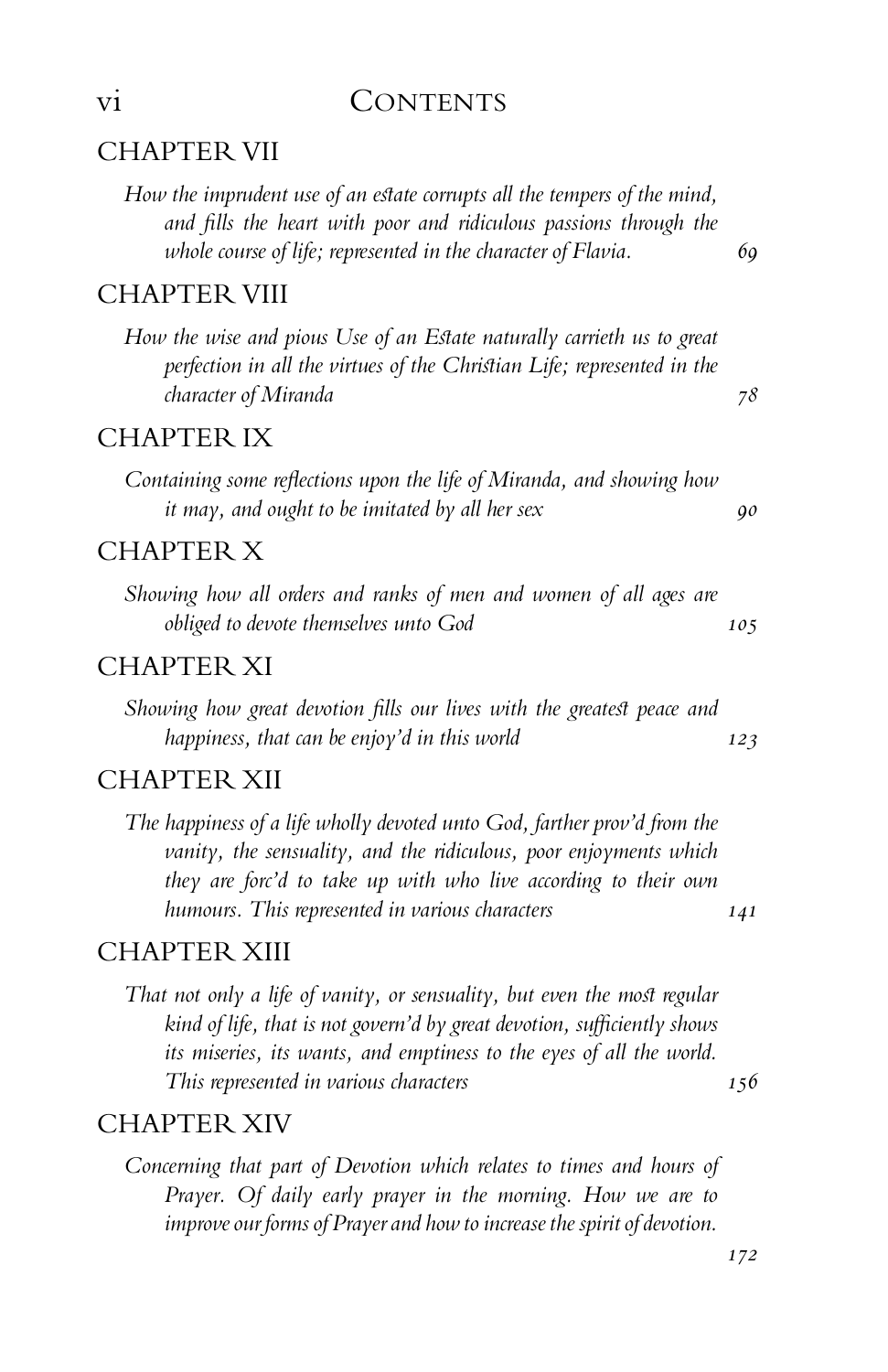#### CHAPTER XV

*Of chanting or singing of Psalms in our private devotions. Of the*  excellency and benefit of this kind of devotion. Of the great effects it *hath upon our hearts. Of the means of performing it in the best manner*

#### CHAPTER XVI

*Recommending devotions at nine o'clock in the morning, called in Scripture the third hour of the day. The subject of these prayers is humility*

#### CHAPTER XVII

*Showing how difficult the practice of humility is made, by the general spirit and temper of the world. How Christianity requireth us to live contrary to the world.*

#### CHAPTER XVIII

*Showing how the education which men generally receive in their youth, makes the doctrines of humility difficult to be practised. The spirit of a better education, represented in the character of Paternus*

#### CHAPTER XIX

*Showing how the method of educating daughters, makes it difficult for them to enter into the spirit of Christian humility. How miserably they are injured and abused by such an education. The spirit of a better education represented in the character of Eusebia*

#### CHAPTER XX

*Recommending Devotion at twelve o'Clock , call'd in Scripture the sixth hour of the day. This frequency of Devotion equally desirable by all orders of people. Universal love is here recommended to be the subject of prayer at this hour. Of intercession, as an act of universal love*

#### CHAPTER XXI

*Of the necessity and benefit of Intercession, consider'd as an exercise of universal love. How all orders of men are to pray and intercede with God for one another. How naturally such intercession amends and reforms the hearts of those that use it*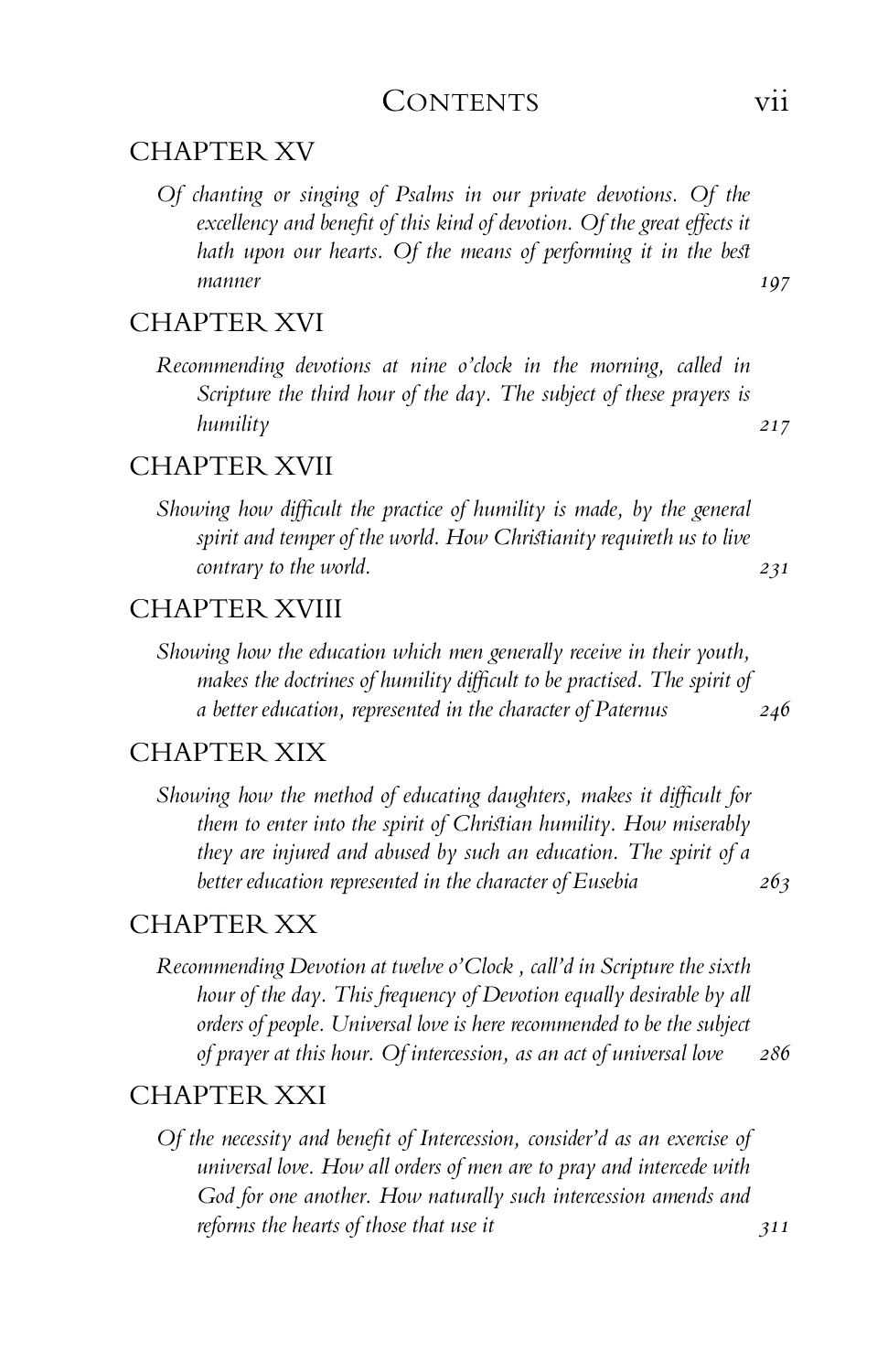#### viii CONTENTS

## CHAPTER XXII

*Recommending Devotion at three o'Clock, call'd in Scripture the ninth hour of the day. The subject of prayer at this hour, is resignation to the divine pleasure. The nature and duty of conformity to the will of God in all our actions and designs*

## CHAPTER XXIII

*Of Evening prayer. Of the nature and necessity of examination. How we are to be particular in the confession of all our sins. How we are to fill our minds with a just horror and dread of all sin*

#### CHAPTER XXIV

*The Conclusion. Of the Excellency and Greatness of a devout Spirit*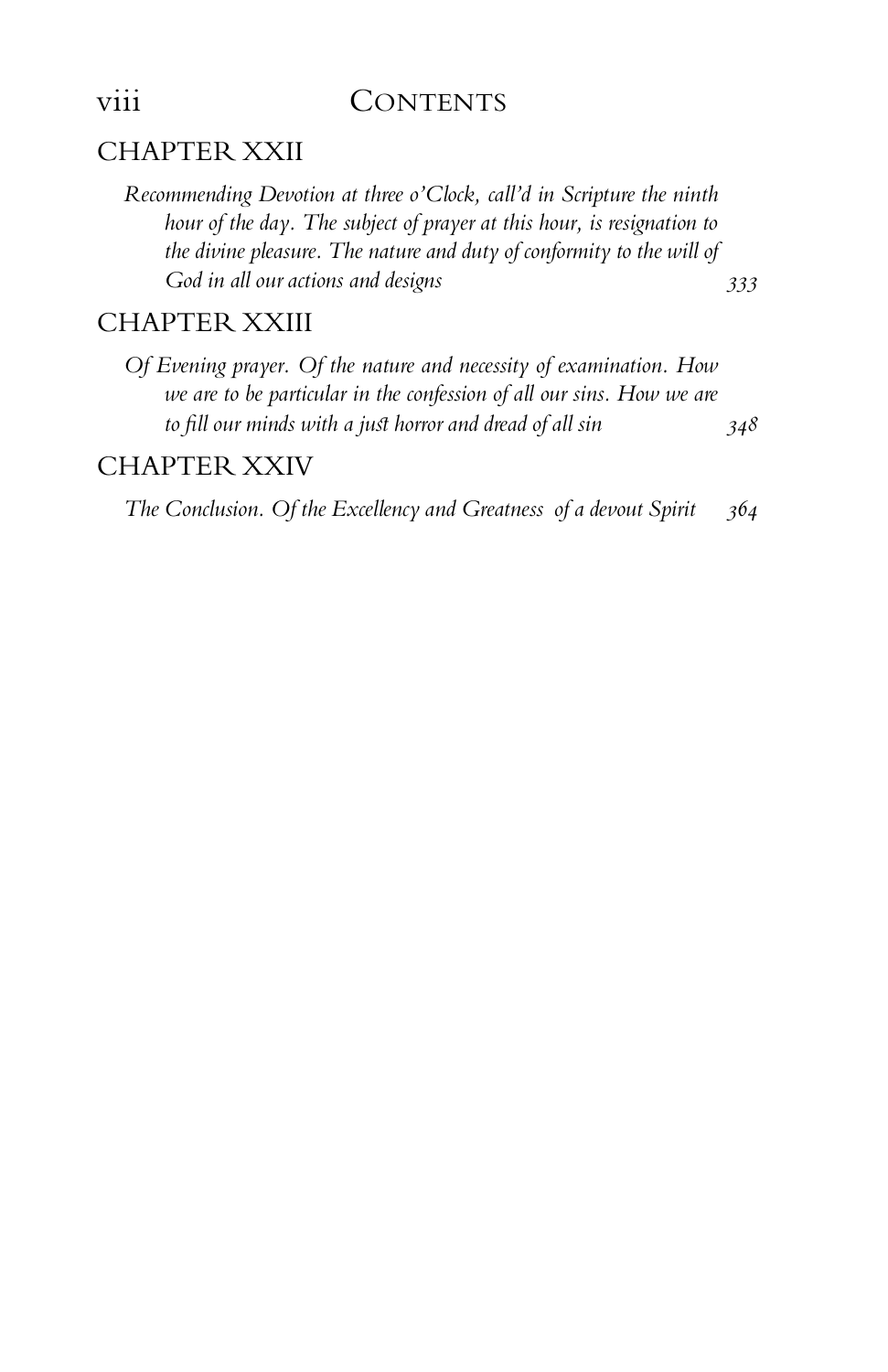

# A SERIOUS CALL TO A Devout *and* Holy Life

## CHAPTER I

——————————————————————

*Concerning the Nature and Extent of Christian Devotion.*



EVOTION is neither *private* nor *publick* Prayer, but Prayers, whether private or publick, are particular parts or instances of Devotion. Devotion signifies a life given, or *devoted*, to God.

He therefore is the devout man, who lives no longer to his own *will*, or the *way* and *spirit* of the world, but to the sole will of God, who considers God in everything, who serves God in everything, who makes all the parts of his *common* life, parts of piety, by doing everything in the name of God, and under such rules as are conformable to his Glory.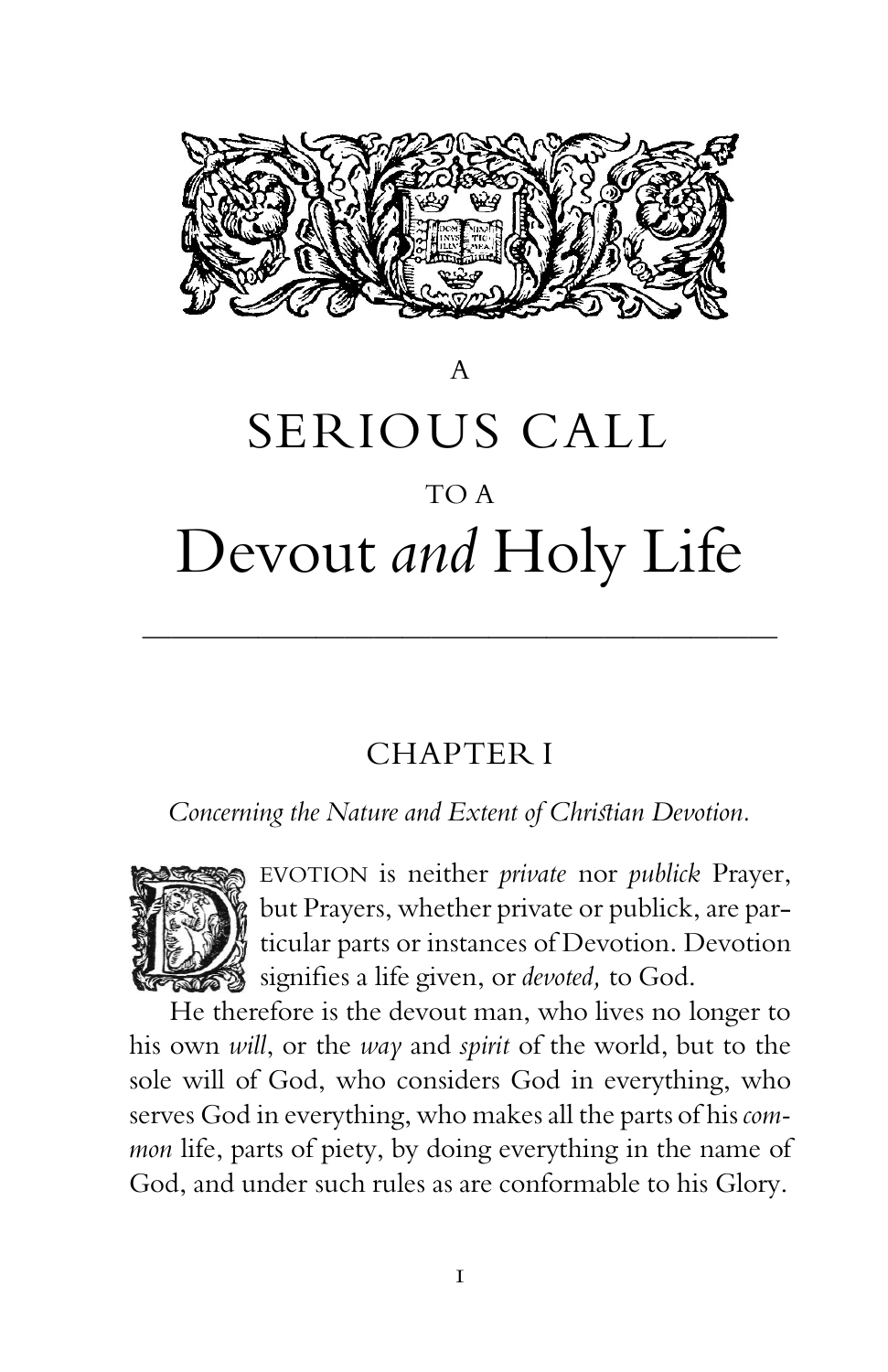We readily acknowledge, that God alone is to be the rule and measure of our *Prayers*, that in them we are to look *wholly* unto him, and act wholly for him, that we are only to pray in *such a manner*, for *such things*, and *such ends* as are suitable to his Glory.

Now let anyone but find out the reason why he is to be thus strictly pious in his prayers, and he will find the same as strong a reason to be as strictly pious in all the other parts of his life. For there is not the least shadow of a reason, why we should make God the *rule* and *measure* of our prayers, why we should then look *wholly* unto him, and pray according to his will; but what equally proves it necessary for us to look *wholly* unto God, and make him the *rule* and *measure* of all the other actions of our life. For any ways of life, any employment of our talents, whether of our *parts*, our *time* or *money*, that is not *strictly* according to the will of God, that is not for such ends as are suitable to his Glory, are as great *absurdities* and *failings*, as prayers that are not according to the will of God. For there is no other reason, why our prayers should be according to the will of God, why they should have nothing in them, but what is *wise*, and *holy* and *heavenly*, there is no other reason for this, but that our lives may be of the same nature, full of the same *wisdom*, *holiness* and *heavenly* tempers, that we may *live* unto God in the *same spirit* that we pray unto him. Were it not our strict duty to live by *reason*, to devote *all* the actions of our lives to God, were it not absolutely necessary to walk before him in wisdom and holiness and all heavenly conversation, doing everything in his name, and for his glory, there would be no excellency or wisdom in the most *heavenly prayers*. Nay, such prayers would be absurdities, they would be like Prayers for *wings*, when it was no part of our duty to *fly*.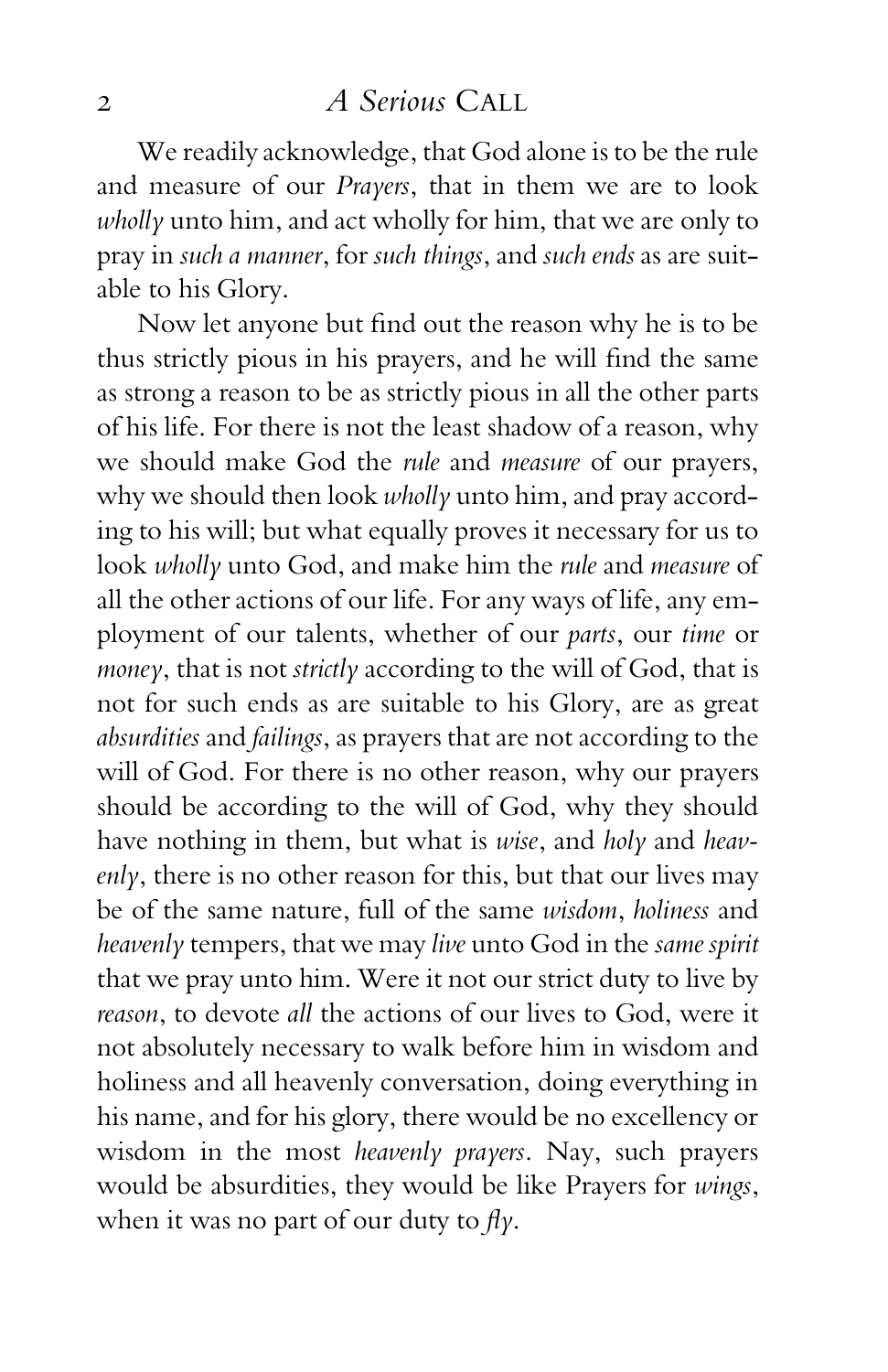As sure therefore as there is any wisdom in praying for the Spirit of God, so sure is it, that we are to make that Spirit the rule of *all* our actions; as sure as it is our duty to look *wholly* unto God in our Prayers, so sure is it, that it is our duty to live *wholly* unto God in our lives. But we can no more be said to live unto God, unless we live unto him in all the *ordinary* actions of our life, unless he be the rule and measure of all our ways, than we can be said to pray unto God, unless our Prayers look *wholly* unto him. So that unreasonable and absurd ways of life, whether in *labour* or *diversion*, whether they consume our *time*, or our *money*, are like unreasonable and absurd Prayers and are as truly an offence unto God.

'Tis for want of knowing, or at least considering this, that we see such a *mixture* of Ridicule in the lives of many People. You see them strict as to some *times* and *places* of Devotion, but when the Service of the *Church* is over, they are but like those that seldom or never come there. In their way of Life, their manner of spending their *time* and *money*, in their *cares* and *fears*, in their *pleasures* and *indulgences*, in their labour and diversions, they are like the rest of the world. This makes the loose part of the world generally make a jest of those that are *devout*, because they see their Devotion goes no farther than their *Prayers*, and that when they are over, they live no more unto God, till the time of Prayers returns again; but live by the same *humour* and *fancy*, and in as full an enjoyment of all the *follies* of life as other People. This is the reason why they are the jest and scorn of careless and worldly People; not because they are really devoted to God, but because they appear to have no other Devotion, but that of *occasional Prayers*.

*Julius* is very fearful of missing Prayers; all the Parish supposes *Julius* to be sick, if he is not at *Church*. But if you was to ask him why he spends the rest of his time by *humour* and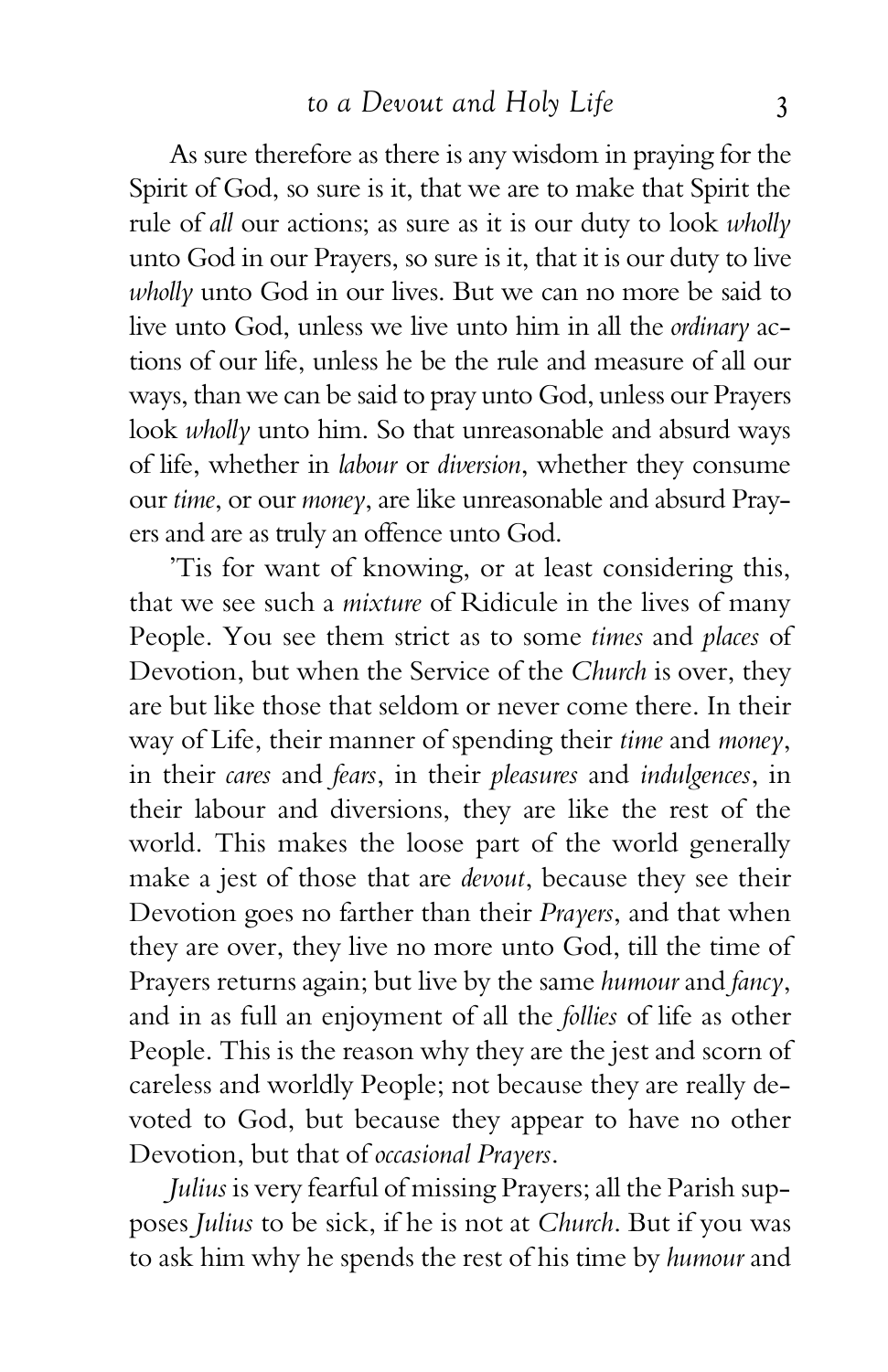*chance*? why he is a companion of the silliest People in their most *silly pleasures*? why he is ready for every impertinent entertainment and diversion. If you was to ask him why there is no amusement too trifling to please him? why is he busy at all *balls* and *assemblies*? why he gives himself up to an *idle gossiping* conversation? why he lives in foolish friendships and fondness for particular persons, that neither want nor deserve any particular kindness? why he allows himself in foolish hatreds and resentments against particular persons, without considering that he is to love everybody as himself? if you ask him why he never puts his *conversation*, his *time*, and *fortune*, under the rules of Religion, *Julius* has no more to say for himself, than the most disorderly Person. For the whole tenor of Scripture lies as directly against such a life, as against *debauchery* and *intemperance*: He that lives in such a course of *idleness* and *folly*, lives no more according to the Religion of Jesus Christ, than he that lives in gluttony and intemperance.

If a man was to tell *Julius* that there was no occasion for so much constancy at Prayers, and that he might, without any harm to himself, neglect the service of the Church, as the generality of People do, *Julius* would think such a one to be no Christian, and that he ought to avoid his company. But if a person only tells him, that he may live as the generality of the world does, that he may enjoy himself as others do, that he may spend his *time* and *money* as People of fashion do, that he may conform to the follies and frailties of the generality, and gratify his tempers and passions as most People do, *Julius* never suspects that man to want a Christian spirit, or that he is doing the devil's work.

And yet if *Julius* was to read all the New Testament from the beginning to the end, he would find his course of life condemn'd in every page of it.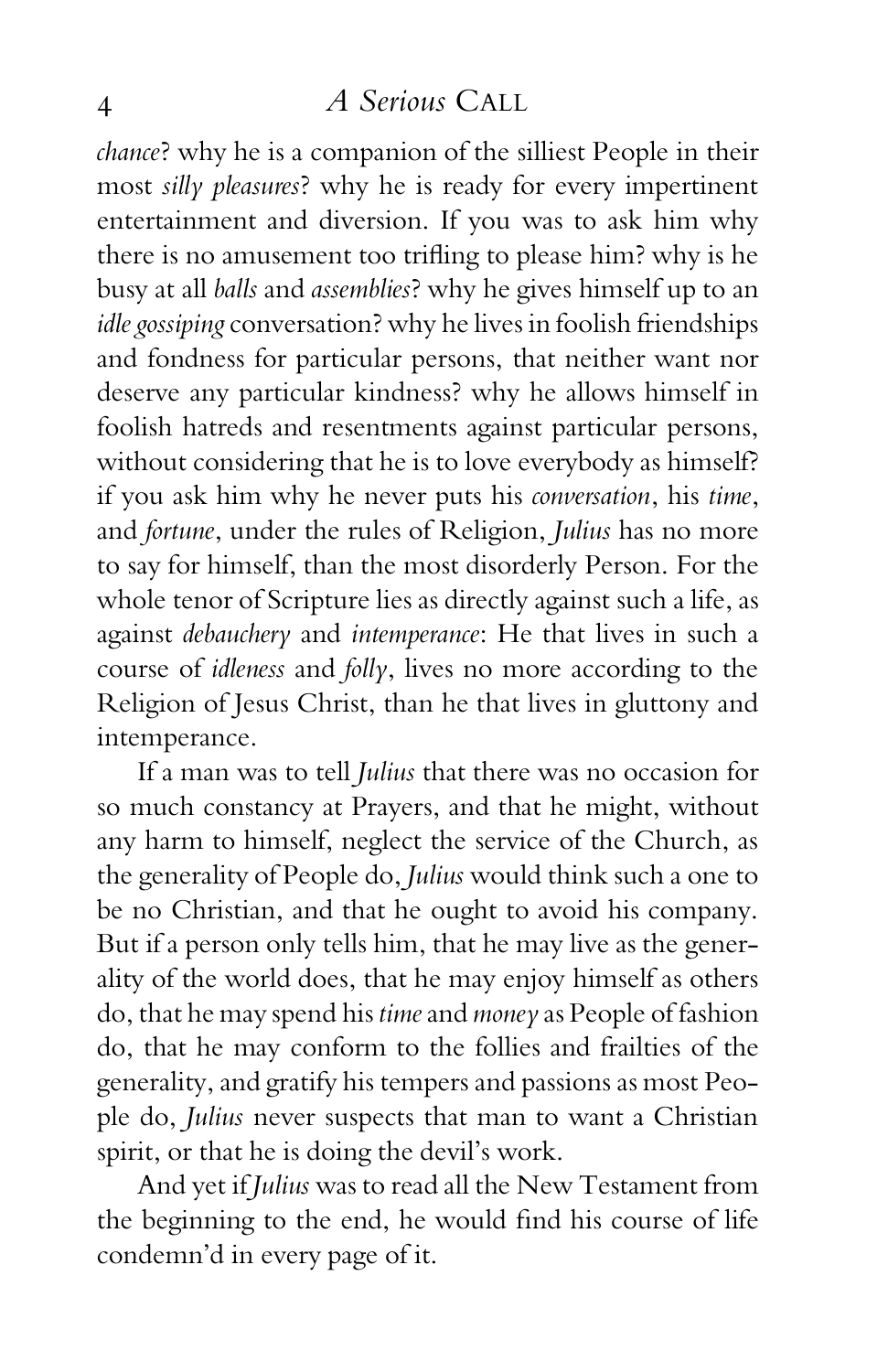And indeed there cannot anything be imagined more absurd in itself, than *wise* and *sublime*, and *heavenly* Prayers added to a life of *vanity* and *folly*, where neither *labour* nor *diversions* neither *time* nor *money*, are under the direction of the wisdom and heavenly tempers of our Prayers. If we were to see a man pretending to act *wholly* with regard to God in everything that he did, that would neither spend time nor money, or take any labour or diversion, but so far as he could act according to strict principles of reason and piety, and yet at the same time neglect *all Prayer*, whether publick or private, should we not be amaz'd at such a man, and wonder how he could have so much folly along with so much religion?

Yet this is as reasonable as for any person to pretend to strictness in *Devotion*, to be careful of observing *times* and *places* of Prayer, and yet letting the rest of his life, his *time* and *labour*, his *talents* and *money* be disposed of without any regard to strict rules of Piety and Devotion. For it is as great an absurdity to suppose holy Prayers, and divine Petitions, without an holiness of life suitable to them, as to suppose an holy and divine life without Prayers.

Let anyone therefore think, how easily he could confute a man that pretended to great strictness of Life without Prayer, and the same Arguments will as plainly confute another, that pretends to *strictness* of *Prayer*, without carrying the same strictness into every other part of life. For to be weak and foolish in spending our *time* and *fortune*, is no greater a mistake, than to be weak and foolish in relation to our *Prayers*. And to allow ourselves in any ways of life that neither are, nor can be offer'd to God, is the same irreligion as to neglect our Prayers, or use them in such a manner, as makes them an offering unworthy of God.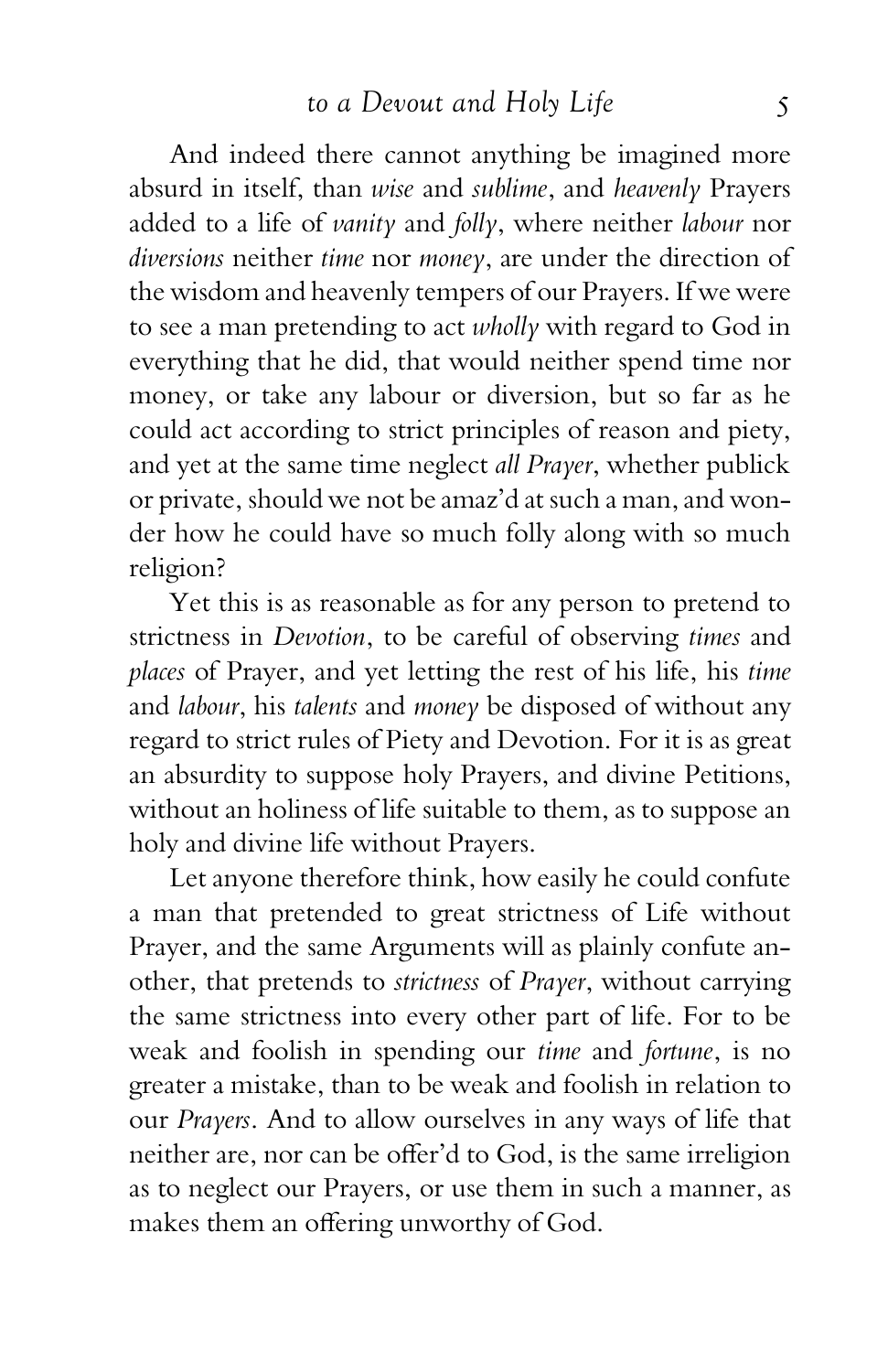The short of the matter is this, either Reason and Religion prescribe *rules* and *ends* to all the ordinary actions of our life, or they do not: If they do, then it is as necessary to govern all our actions by those rules, as it is necessary to worship God. For if Religion teaches us anything concerning *eating* and *drinking*, or spending our *time* and *money*, if it teaches us how we are to *use* and *contemn* the world, if it tells us what tempers we are to have in *common* life, how we are to be disposed towards all people, how we are to behave towards the *sick*, the *poor*, the *old* and *destitute*; if it tells us whom we are to treat with a *particular* love, whom we are to re gard with a particular esteem; if it tells us how we are to treat our enemies, and how we are to mortify and deny ourselves, he must be very weak, that can think these parts of Religion are not to be observ'd with as much *exactness*, as any doctrines that relate to Prayers.

It is very observable, that there is not one command in all the Gospel for *Publick Worship*; and perhaps it is a duty that is least insisted upon in Scripture of any other. The frequent attendance at it is never so much as mention'd in all the New Testament. Whereas that *Religion* or *Devotion* which is to govern the *ordinary actions* of our life, is to be found in almost every verse of Scripture. Our blessed Saviour and his Apostles are wholly taken up in Doctrines that relate to *common life*. They call us to renounce the world, and differ in every *temper* and *way* of life, from the spirit and way of the world. To renounce all its goods, to fear none of its evils, to reject its joys, and have no value for its happiness. To be as new *born babes*, that are born into a new state of things, to live as *Pilgrims* in spiritual watching, in holy fear, and heavenly aspiring after another life. To take up our daily cross, to deny ourselves, to profess the blessedness of mourning, to seek the blessedness of poverty of spirit. To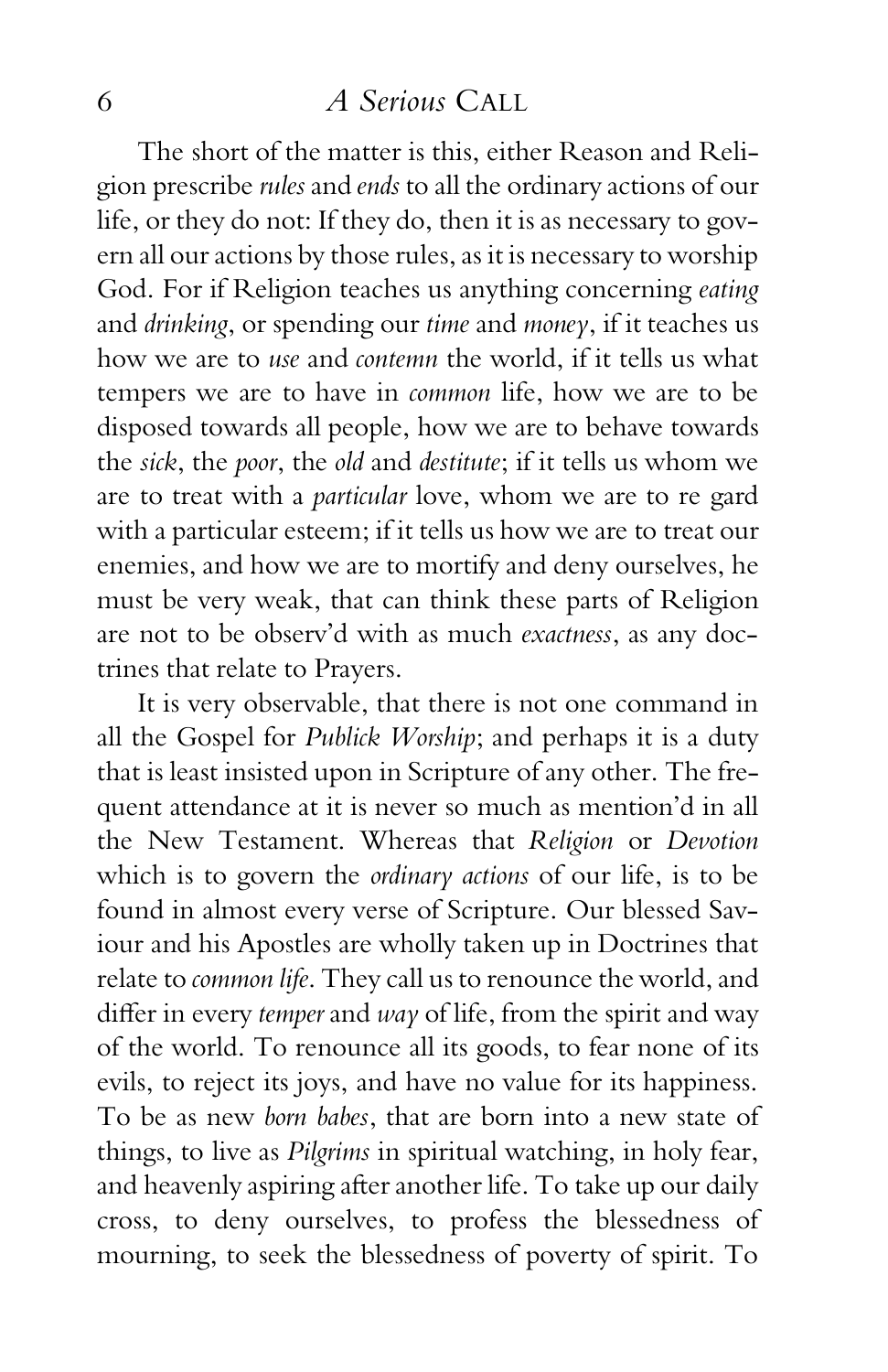forsake the pride and vanity of Riches, to take no thought for the morrow, to live in the profoundest State of Humility, to rejoice in worldly sufferings. To reject the lust of the flesh, the lust of the eyes, and the pride of life; to bear injuries, to forgive and bless our enemies, and to love mankind as God loveth them. To give up our whole hearts and affections to God, and strive to enter through the strait gate into a life of eternal Glory.

This is the *common Devotion* which our Blessed Saviour taught, in order to make it the *common life* of all Christians. Is it not therefore exceeding strange, that People should place so much piety in the attendance upon publick worship, concerning which there is not one precept of our Lord s to be found, and yet neglect these common duties of our *ordinary* life, which are commanded in every Page of the Gospel? I call these duties the devotion of our common life, because if they are to be practis'd, they must be made parts of our common life, they can have no place any where else.

If *contempt* of the world, and *heavenly* affection, is a necessary temper of Christians, it is necessary that this temper appear in the whole course of their lives, in their manner of using the world, because it can have no place any where else.

If *self-denial* be a condition of salvation, all that would be saved, must make it a part of their *ordinary* life. If *humility* be a Christian duty, then the common life of a Christian, is to be a constant course of humility in all its kinds. If *poverty of spirit* be necessary, it must be the spirit and temper of *every day* of our lives. If we are to *relieve* the naked, the sick, and the prisoner, it must be the common charity of our lives, as far as we can render ourselves able to perform it. If we are to *love our enemies*, we must make our common life a visible exercise and demonstration of that love. If *content* and *thankfulness*, if the patient bearing of evil be duties to God, they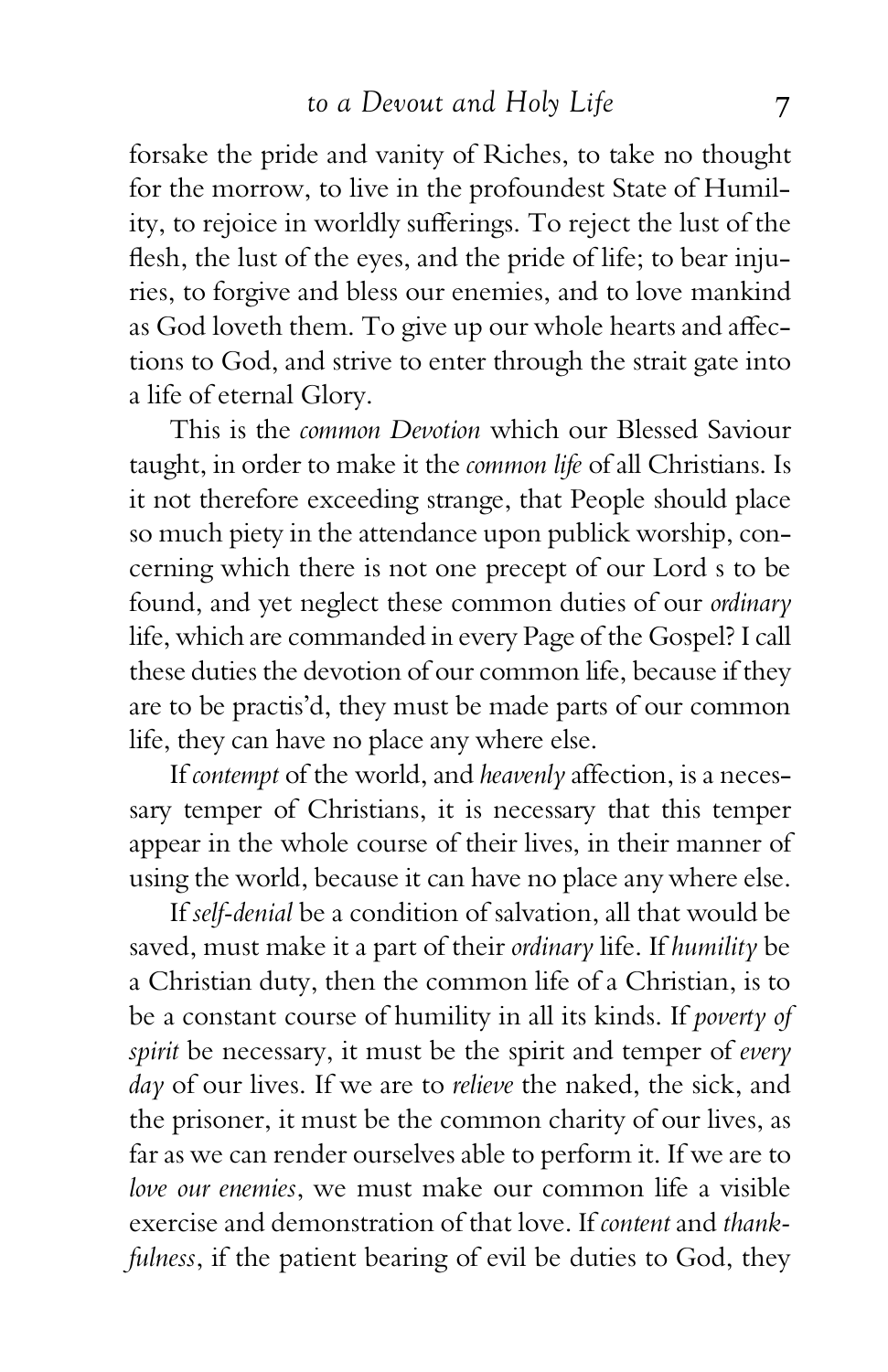are the Duties of every Day, and in every circumstance of our life. If we are to be wise and holy as the new-born sons of God, we can no otherwise be so, but by renouncing everything that is foolish and vain in every part of our common life. If we are to be in Christ *new creatures*, we must show that we are so, by having new ways of living in the world. If we are to *follow* Christ, it must be in our common way of spending every day.

Thus it is in all the virtues and holy tempers of Christianity, they are not *ours* unless they be the virtues and tempers of our *ordinary life*. So that Christianity is so far from leaving us to live in the common ways of life, conforming to the folly of customs, and gratifying the passions and tempers which the spirit of the world delights in, it is so far from indulging us in any of these things, that all its virtues which it makes necessary to salvation, art- only so many ways of living above, and con trary to the world in all the common actions of our life. If our common life is not a common course of *humility*, *self-denial*, *renunciation* of the world, *poverty* of spirit, and *heavenly* affection, we don't live the lives of Christians.

But yet though it is thus plain, that this and this alone is Christianity, an uniform open and visible practice of all these virtues, yet it is as plain, that there is little or nothing of this to be found, even amongst the better sort of People. You see them often at Church, and pleas'd with fine preachers, but look into their lives, and you see them just the same sort of People as others are, that make no pretences to devotion. The differ ence that you find betwixt them, is only the difference of their natural tempers. They have the same *taste* of the world, the same worldly *cares*, and *fears*, and *joys*, they have the same *turn* of mind, equally *vain* in their desires. You see the same fondness for *state* and *equipage*, the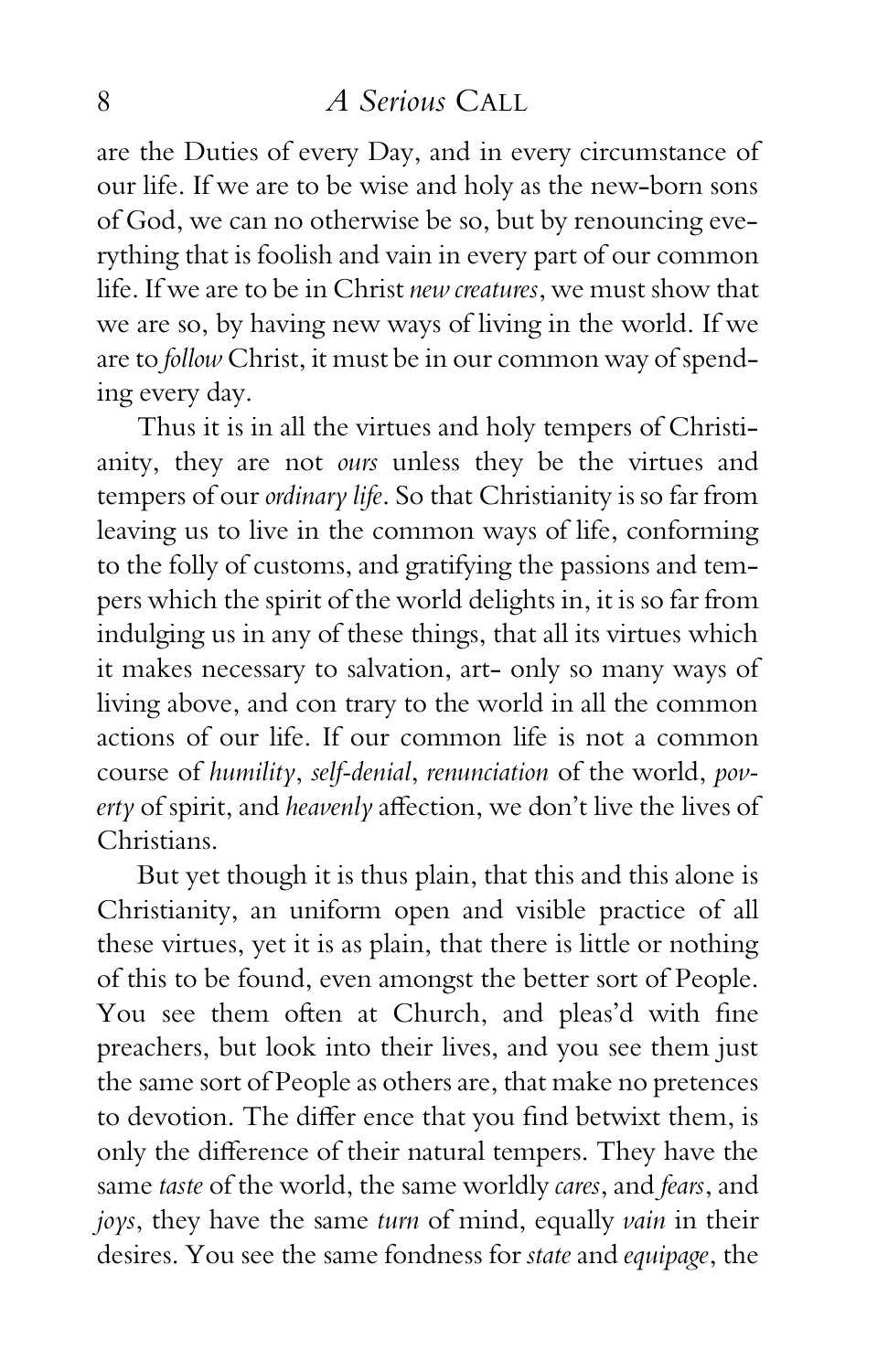same *pride* and vanity of *dress*, the same *self-love* and *indulgence*, the same foolish *friendships*, and groundless *hatreds*, the same *levity* of mind, and *trifling* spirit, the same *fondness* for diversions, the same idle dispositions, and vain ways of spending their time in visiting and conver sation, as the rest of the world, that make no pretences to devotion.

I don't mean this comparison betwixt People seemingly good and profest *rakes*, but betwixt People of sober lives. Let us take an instance in two modest Women: let it be supposed, that one of them is careful of times of Devotion, and observes them thro' a sense of duty, and that the other has no hearty concern about it, but is at Church seldom or often, just as it happens. Now it is a very easy thing to see this difference betwixt these persons. But when you have seen this, can you find any farther difference betwixt them? Can you find that their *common life* is of a different kind? Are not the *tempers*, and *customs* , and *manners* of the one, of the same kind as of the other? Do they live as if they be longed to different worlds, had different views in their heads, and different rules and measures of all their actions? Have they not the same *goods* and *evils*, are they not pleased and displeased in the *same manner*, and for the same things? Do they not live in the same course of life? Does one seem to be of this world, looking at the things that are temporal, and the other to be of another world, looking wholly at the things that are eternal? Does the one live in pleasure, delighting her self in *show* or *dress*, and the other live in *self-denial* and *mortification*, renouncing everything that looks like vanity either of *person*, *dress*, or *carriage*? Does the one follow *publick diversions*, and trifle away her time in *idle* visits, and *corrupt* conversation, and does the other study all the arts of improving her time, living in Prayer and Watching, and such good works, as may make all her time turn to her advantage, and be placed to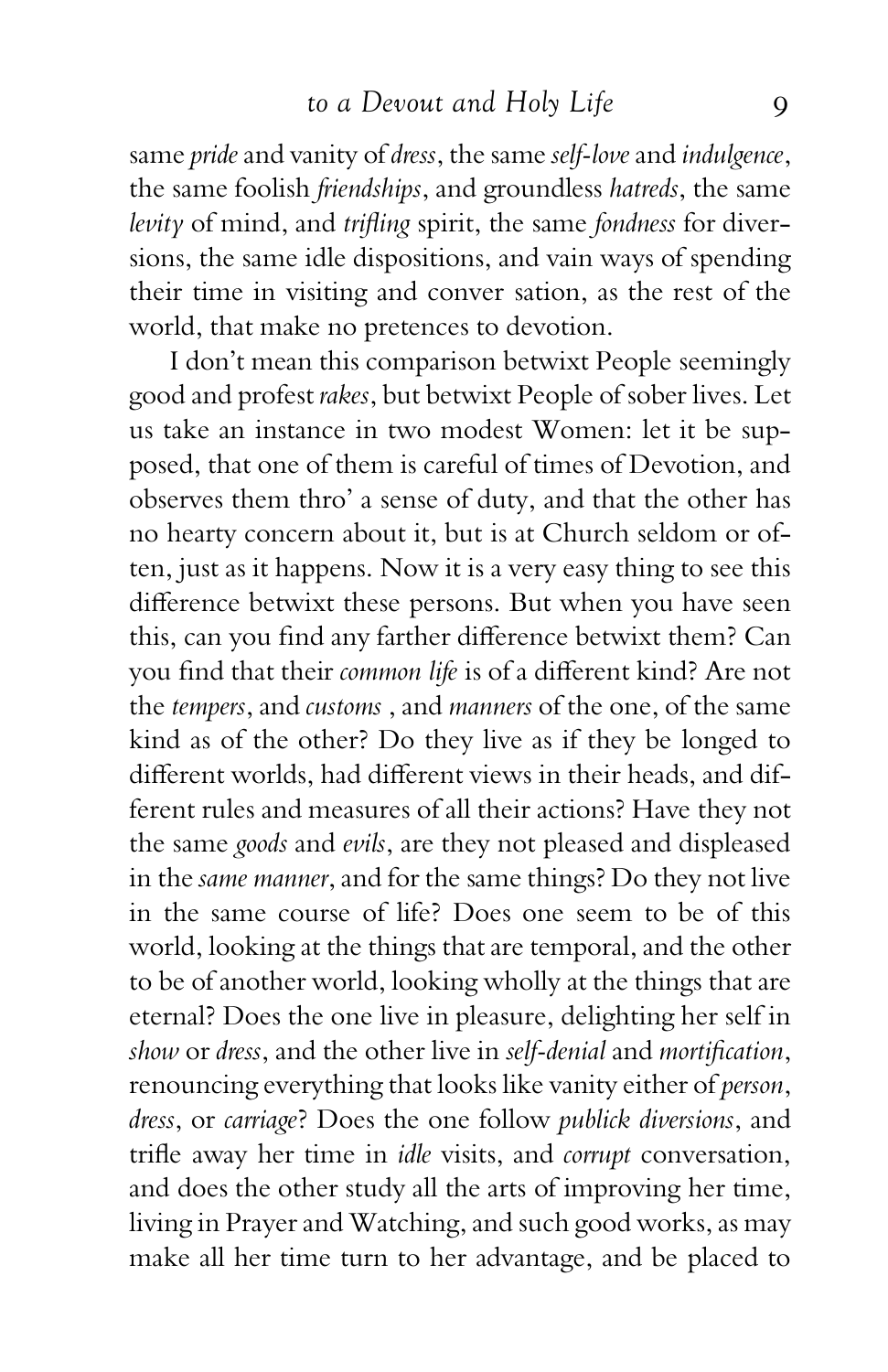her account at the last day? Is the one careless of expence, nnd glad to be able to adorn her self with every costly ornament of dress, and does the other consider her fortune as a talent given her by God, which is to be improv'd religiously, and no more to be spent in vain and needless ornaments, than it is to be buried in the earth?

Where must you look, to find one Person of Religion differing in this manner, from another that has none? And yet if they do not differ in these things which are here re lated, can it with any sense be said, the one is a *good* Christian, and the other not?

Take another instance amongst the men. *Leo* has a great deal of good nature, has kept, what they call, *good* company, hates everything that is *false* and *base*, is very generous and brave to his friends, but has concern'd himself so little with Religion, that he hardly knows the difference betwixt a *Jew* and a *Christian*.

*Eusebius,* on the other hand, has had early impressions of Religion, and buys books of Devotion. He can talk of all the *feasts* and *fasts* of the Church, and knows the *names* of most men that have been eminent for Piety. You never hear him swear, or make a loose jest, and when he talks of Religion he talks of it, as of a matter of the last concern.

Here you see, that one person has Religion enough, according to the way of the world, to be reckon'd a *pious Christian*, and the other is so far from all appearance of Religion, that he may fairly be reckon'd a *Heathen*; and yet if you look into their *common life*, if you examine their *chief* and *ruling* tempers in the greatest articles of life, or the greatest doctrines of Christianity, you will find the least difference imaginable.

Consider them with regard to the use of the world, because that is what everybody can see.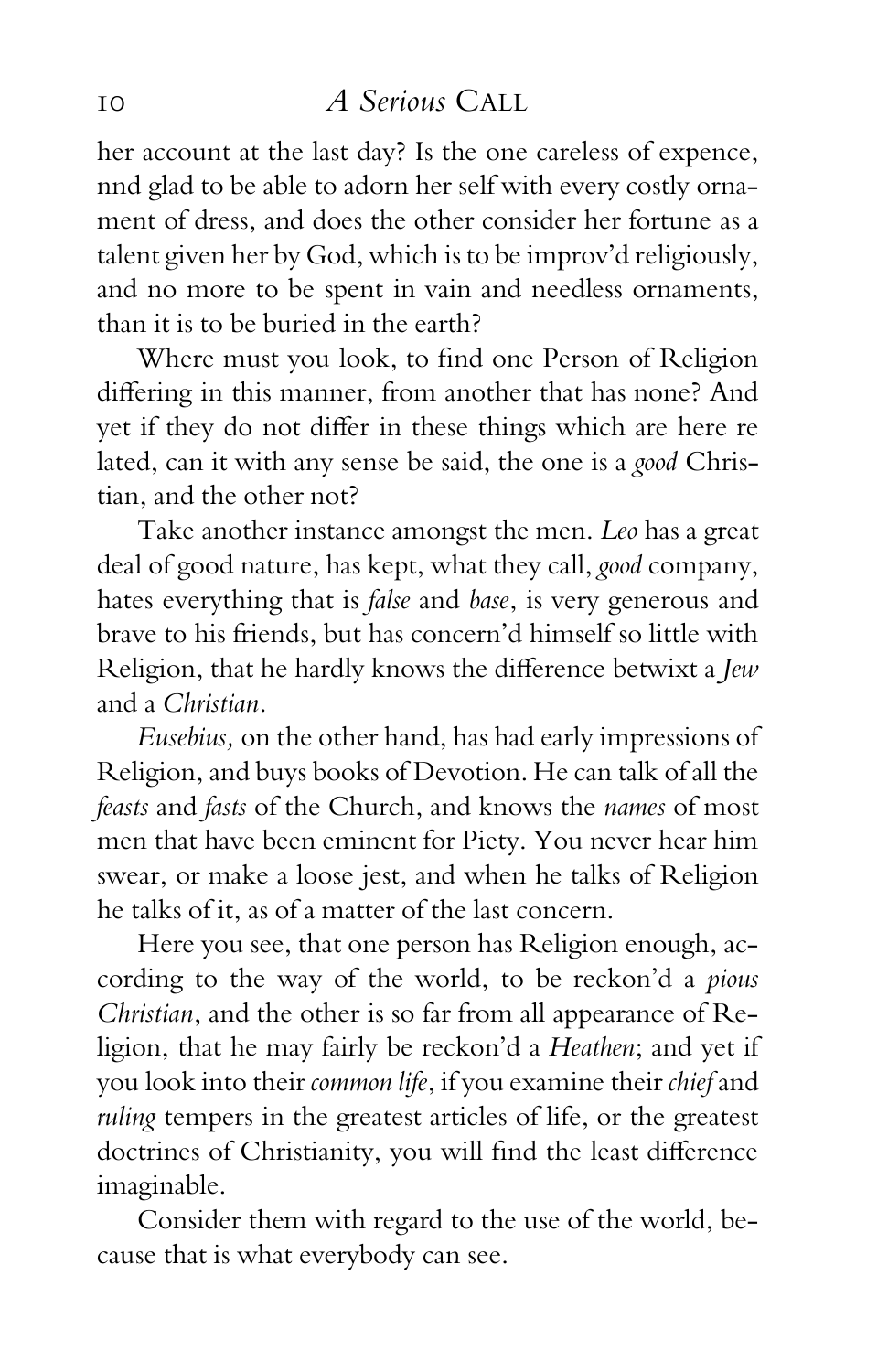Now to have right *notions* and *tempers* with relation to this world, is as essential to Re ligion, as to have right notions of God. And it is as possible for a man to worship a *Crocodile*, and yet be a *pious man*, as to have his affections set upon this world, and yet be a *good Christian*.

But now if you consider *Leo* and *Eusebius* in this respect, you will find them exactly alike, *seeking*, *using*, and *enjoying* all that can be got in this world in the same manner, and for the same ends. You will find that *riches*, *prosperity*, *pleasures*, *indulgences*, *state*, *equipage*, and *honour* are just as much the happiness of *Eusebius* as they are of *Leo*. And yet if Christianity has not changed a man s mind and temper with relation to these things, what can we say that it has done for him?

For if the doctrines of Christianity were practised, they would make a man as different from other People as to all *worldly* tempers, *sensual* pleasures, and the *pride* of life, as a *wise* man is different from a natural; it would be as easie a thing to know a Christian by his *outward course* of life, as it is now difficult to find any body that lives it. For it is notorious that Christians are now not only like other men in their *frailties* and *infirmities*, this might be in some degree excusable, but the complaint is, they are like *Heathens* in all the main and *chief articles* of their lives. They enjoy the world, and live every day in the same tempers, and the same designs, and the same indulgences as they did who knew not God, nor of any happiness in another life. Everybody that is capable of any reflexion, must have observed, that this is generally the state even of devout People, whether men or women. You may see them different from other People so far as to *times* and *places* of Prayer, but generally like the rest of the world in all the other parts of their lives. That is, adding *Christian* Devotion to an *Heathen* life: I have the authority of